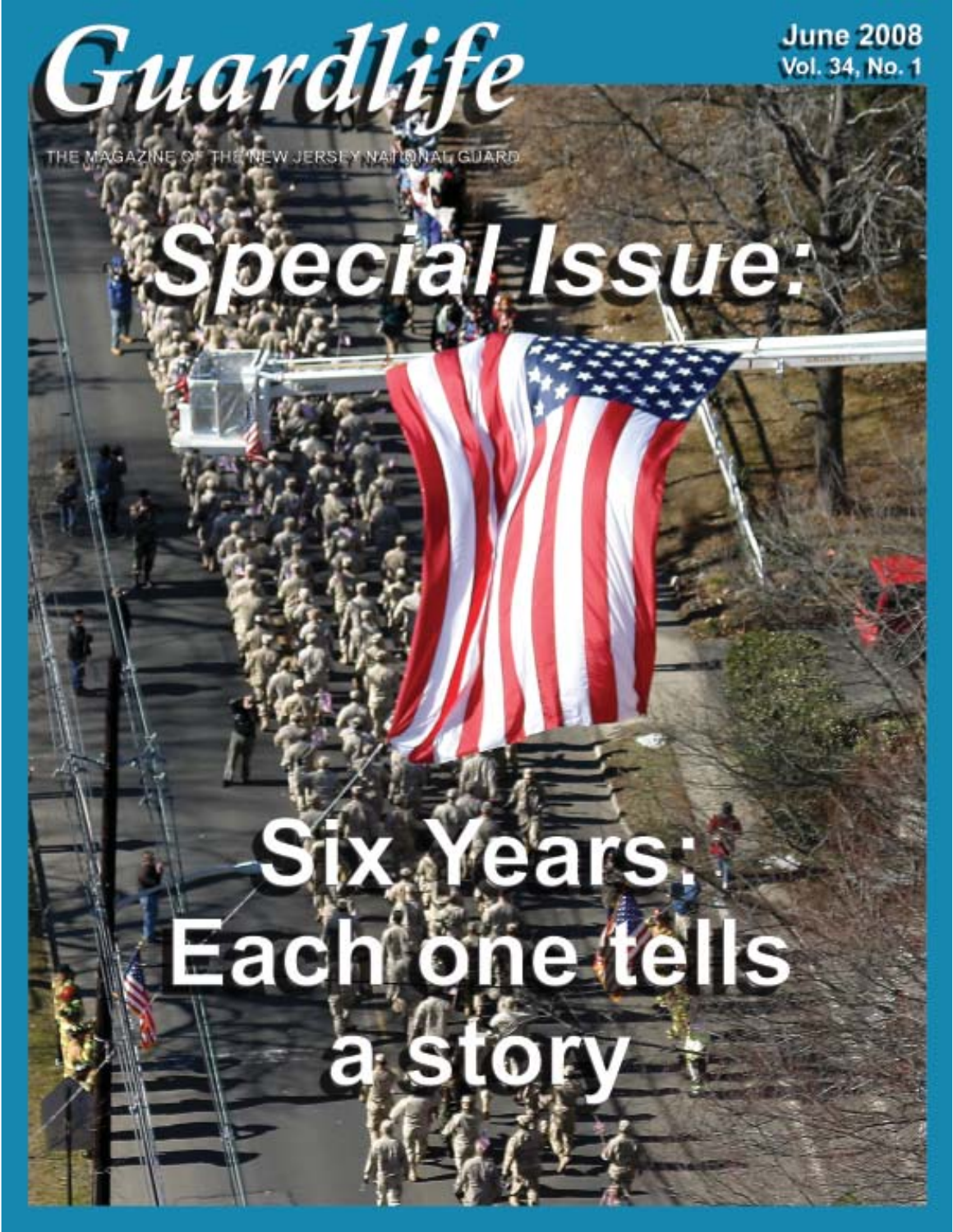### *TAG'S MESSAGE Six years in the making*

*By Maj. Gen. Glenn K. Rieth, The Adjutant General - New Jersey*

**This special issue of Guardlife has been six years in the making. It captures some of what the New Jersey National Guard has been doing to protect the lives, properties and freedoms of the citizens of our state and nation. While incomplete by necessity and brief by practicality, this issue attempts to give a glimpse into who we are and what we do. More dramatically, with the timeframe beginning on Sept. 11 2001, it shows who we have become…and how we have responded to terrorist attacks, homeland security challenges, war zone deployments and much, much more.**

As this issue is being prepared, the 50th Infantry Brigade Combat Team is preparing to depart New Jersey for a year-long deployment that will take them to Texas…and then Iraq. With our second Embedded Training Team still in Afghanistan, our General Support Aviation Battalion in Kuwait, and our Aviation Assault Battalion preparing to deploy a second time to Iraq, we are at the forefront of our nation's Glo-



*Governor Jon S. Corzine congratulates Maj. Gen. Glenn K. Rieth after administering the oath of office at the New Jersey Department of Military and Veterans Affairs while his wife Linda and their daughter Erika watch. Photo by Tech. Sgt. Mark Olsen, NJDMAVA/PA.*

bal War on Terrorism. Through the years, Airmen from both Air Guard units have deployed to Iraq and Afghanistan as part of Air Expeditionary Force rotations…and will no doubt return before this conflict is over.

The Transformation that the Army and Air has been going through has brought us new missions, equipment and abilities. Take a look at our brand new – not secondhand, like before – Light Medium Tactical Vehicles and HMMWVs. The Air side is ushering in new missions and updated aircraft. Together, we are training and equipping for the future.

Take the time to read about *your* New Jersey National Guard. Take a look at the map that illustrates the locations worldwide where our units and individual deployers have been. Believe me, the map does not fully capture the breadth and depth of our contributions nationwide and overseas…but it gives you an idea. If we were to point out every single location where a Jersey Airman or Soldier has set foot, there wouldn't be any room left to see the map.

Over the period covered in this magazine, we have consistently shown ourselves to be a world-class organization. Before any crisis arises, we have proven to be poised, prepared and mission-ready. When called up, we have demonstrated our ability to train up, suit up and load up. When the mobilization order comes, we show a penchant for rapid deployment and quick theater integration. While in theater, the Jersey Guard has earned a reputation for its skill and professionalism. There is no better proof that we can do the job, than the fact that we did it...time and time again!

While limited to a six-year period, this publication tells a story that reflects a proud tradition and history. To all the men and women that have made this history possible, I say thank you. Because, for all the new equipment, vehicles and aircraft that have been arriving daily into our inventories, it is the Soldier and Airman that get the job done. Your spirit, determination, can-do attitude and resilience are the reasons for our success. I'd like to also thank the families, friends and loved ones who have helped share the burden of our increased operational tempo.

Whatever the next six years will bring – or what the future holds beyond that – I am confident that the Soldiers and Airmen of the New Jersey Army and Air National Guard will continue to rise to any challenge and carry on the good work of protecting our communities, state and nation.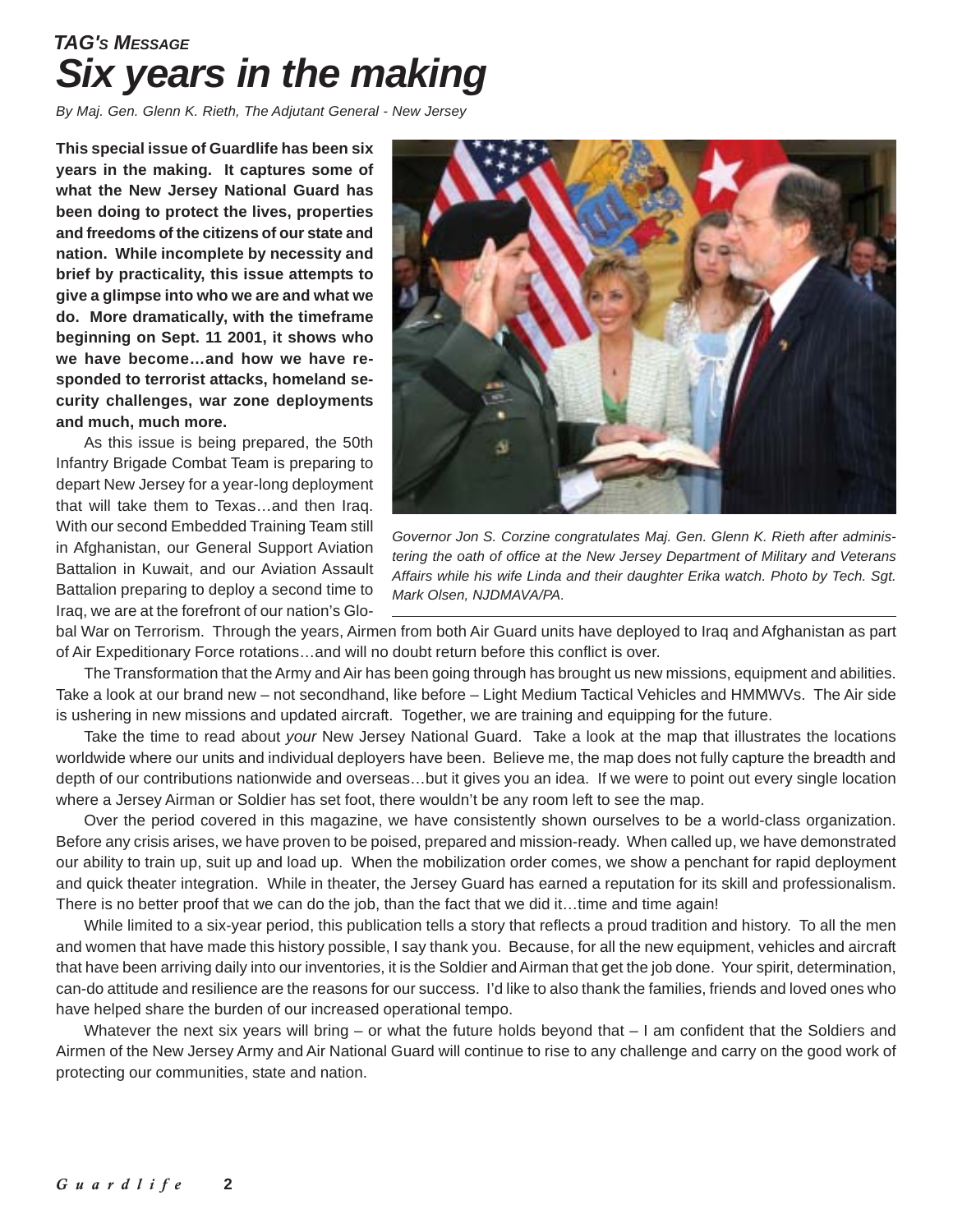## *A message from the Governor*

**Thank you…two simple words that cannot be said enough for the dedication and service of all the men and women of the New Jersey National Guard.**

In this post 9-11 world our Citizen Soldiers and Airmen have been asked to do more than ever before. Missions that were unimaginable just a few years ago have become routine for our National Guard. From providing security at bridges, tunnels, airports and nuclear power plants, to serving across the world in the Global War on Terrorism; you have performed every mission this state and nation has asked you to do with excellence and professionalism.

The founding fathers would not recognize the state militias that won our independence so many years ago, except for one key element; you continue to serve your fellow state residents first and foremost. The citizens of New Jersey praise your service to this state and the nation.



*Governor Jon S. Corzine (center) and Maj. Gen. Glenn K. Rieth (left),The Adjutant General of New Jersey, present Master Sgt. Daniel T. Mitchell Jr. (right), Security Forces, 177th Fighter Wing, the Meritorious Service Medal for his service in Afghanistan. Photo by Kryn P. Westhoven, NJDMAVA/PA.*

Let me say Thank You again, but this time to your families and employers, because without their support you would not be able to serve. The sacrifices that you, your family and your employer have made over the years are unfathomable. To have a father or mother, husband or wife, son or daughter be away for months at a time has to be difficult and I must say most people do not fully appreciate that level of personal sacrifice.

In the years ahead the Soldiers and Airmen of New Jersey will continue to be a vital part of New Jersey's homeland security and this nations defense again terrorism.

I am proud to be the Commander-in-Chief of this Hometown Team. It is with a firm appreciation for all that you do each and every day to make this state and nation safer places, that I once more say Thank You for your service.





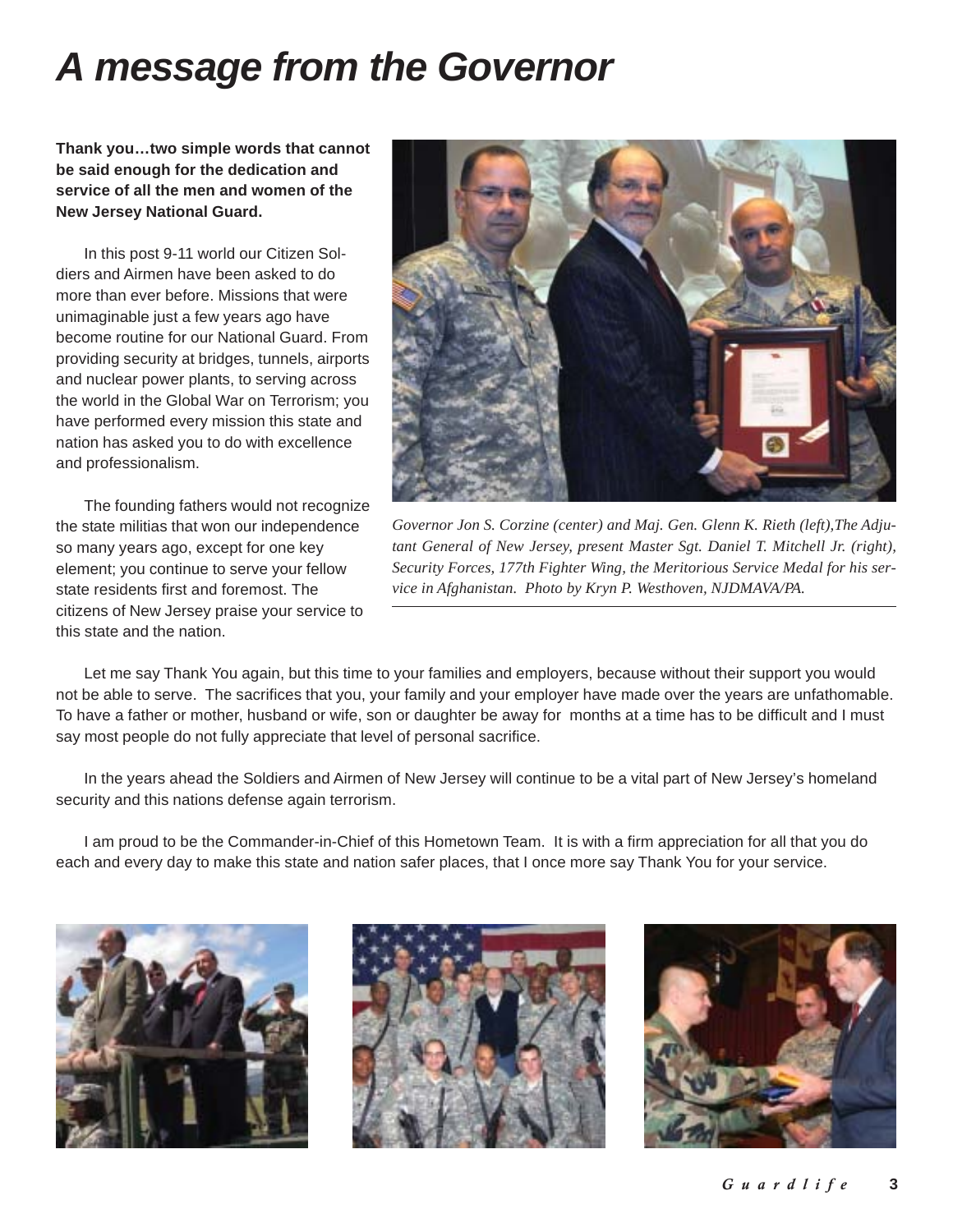## History– The National Guard



**The United States National Guard, or organized militia,** of the 54 states and territories, Puerto Rico, and the District of Columbia, active as defined in Title 32, USC Section 101 is maintained and administered by the National Guard Bureau. The D.C. National Guard is under the direction of the President of the United States. Each of the 54 states and territories has both an Army and Air Component under control of the Governor and is commanded by an Adjutant General, most often a Major General, at the state's Joint Force Headquarters.

The Army National Guard - the oldest branch of the U.S. military - traces its origins back to the American colonies in 1636, when English colonists needed to protect themselves and drew civilians into organized militias, from which are descended some units of the Massachusetts Army National Guard. The Army National Guard officially received its title in 1798.

During World War I, the National Guard provided 40 percent of the Army's combat forces. Guard membership doubled in 1940, and provided 19 divisions during World War II, of which the National Guard units were among the first to deploy overseas and the first to fight. Guardsmen were also deployed to Korea and during the Vietnam War, almost 23,000 Army and Air Guardsmen were called up for a year of active duty. Of that group, some 8,700 were deployed to Vietnam. Since Sept. 11, 2001, the Army National Guard has been used extensively in Afghanistan and Iraq.

The Air National Guard (ANG), often referred to as the Air Guard, is part of the United States National Guard and a reserve component of the United States Air Force. Like the Army National Guard, the Air Guard is administered by the National Guard Bureau and may be activated by either the President of the United States or the governor of the state in which it is located.

Although the Air National Guard was not established as a separate Air Force component until 1947, National Guard aviators have played significant roles in all twentieth century wars involving the United States and in most of its major contingencies. More recently, the New Jersey Air National Guard has flown more than 17,000 hours in the Middle East during ongoing operations for the Global War on Terrorism.

## ARMORY MORRISTOWN N.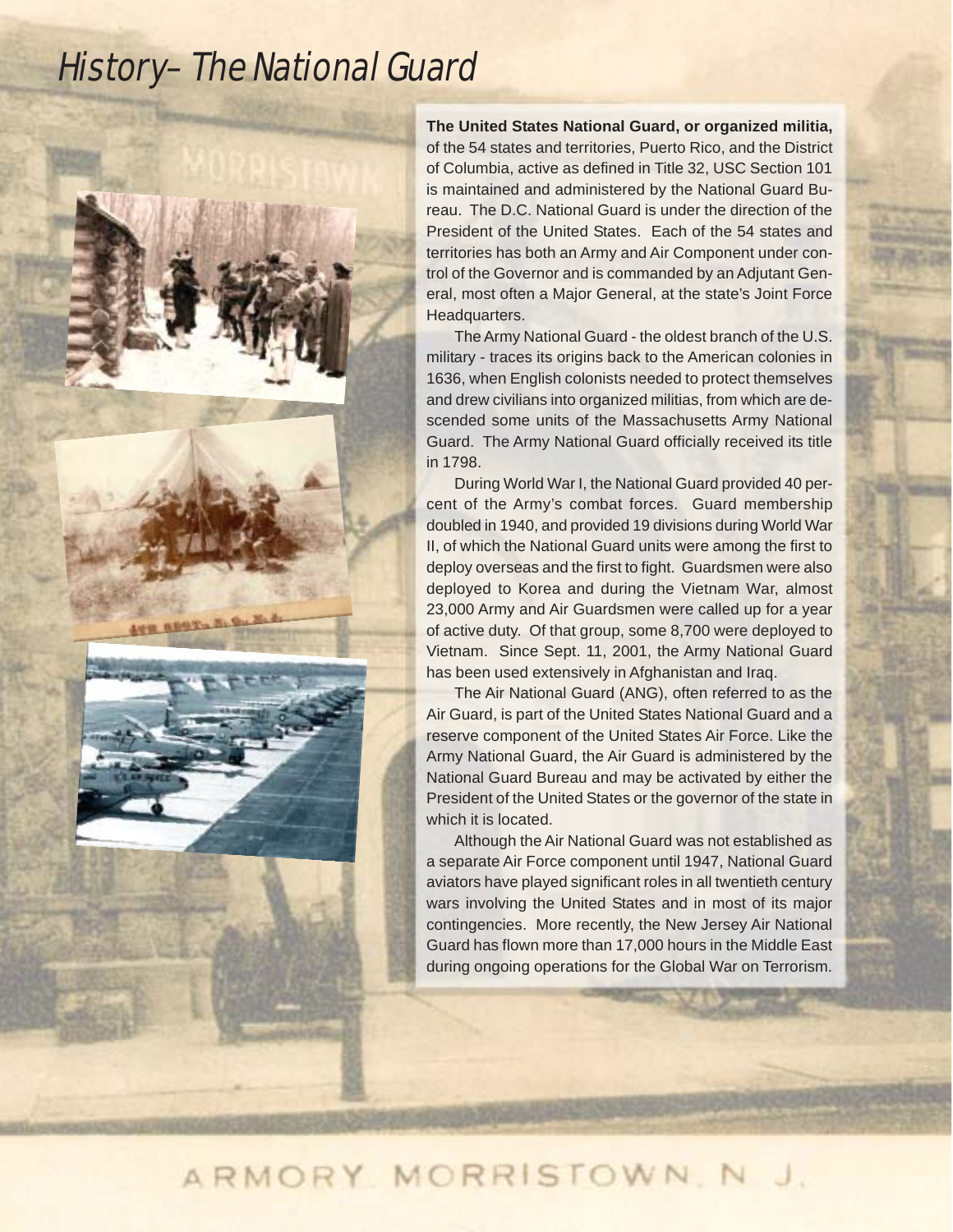## The New Jersey Army and Air National Guard

*By Lt. Col. Robert Schofield, JFHQ-NJ*



**The New Jersey National Guard consists of more than** 8,300 members and is governed through the New Jersey Department of Military and Veteran's Affairs. Both the Army Guard and Air Guard have served and remain engaged in several Global War on Terrorism missions. New Jersey units have deployed to Oman, Turkey, Iraq, Guantanamo Bay, Afghanistan, Germany and Egypt in direct support of the war. Within the State of New Jersey, under the Governor's control, the Guard is routinely called upon to provide military support to civil authorities during civil emergencies, natural disasters and significant severe weather events. The New Jersey National Guard has also deployed to assist with the recovery from Hurricane Katrina in New Orleans and participated in Operation Jump Start to enhance border security in New Mexico.

#### **Transforming to meet Contemporary Needs**

While the New Jersey National Guard continues to be called upon to serve both State and Nation at an unprecedented operational tempo, both the Army and Air components are engaged in the U.S. Department of Defense Force Transformation. This modernization of force structure, operational concepts and capabilities are designed to enhance the

Guard's role in protecting the United States against the contemporary asymmetric threats worldwide, preserving domestic tranquility and providing support to civil authorities in response to natural disasters and civil emergencies in the state.

The Army Guard transformation is centered on the Modular Force Conversion that is designed to create an agile, capabilities-based force to strengthen the Army's capability to fight the war on terrorism. Prior to this transformation, the Army was structured for major land campaigns against similarly organized forces. Recent experience shows that this is

> not the optimal structure for the threats of the 21st century. As part of the Army's modular conversion, the Army National Guard is restructuring its organizations to create forces that are more standalone and sustainable while enhancing their full-spectrum capabilities. The 50th Infantry Brigade Combat Team (IBCT) will be structured and manned identically to its active Army counterparts and can be combined with other BCTs or elements of the joint force, facilitating integration, interoperability and compatibility among all components. The 50th IBCT's modular organization provides a more flexible, more capable and more rapidly deployable force.

> The New Jersey Army National Guard accelerated its conversion timeline, as part of the overall Army trans-

formation plan, with completion moved from FY 2010 to the second quarter of FY 2008. The plan to accelerate the conversion of Army National Guard forces was officially approved as a part of the Army Campaign Plan and coincides with the deployment of the 50th IBCT. The accelerated conversion timeline also enabled New Jersey to acquire additional force structure and critical capabilities not organic to a modular IBCT. The organizational restructure will also enhance the Guard's ability to assist the state in the areas of transportation, com-

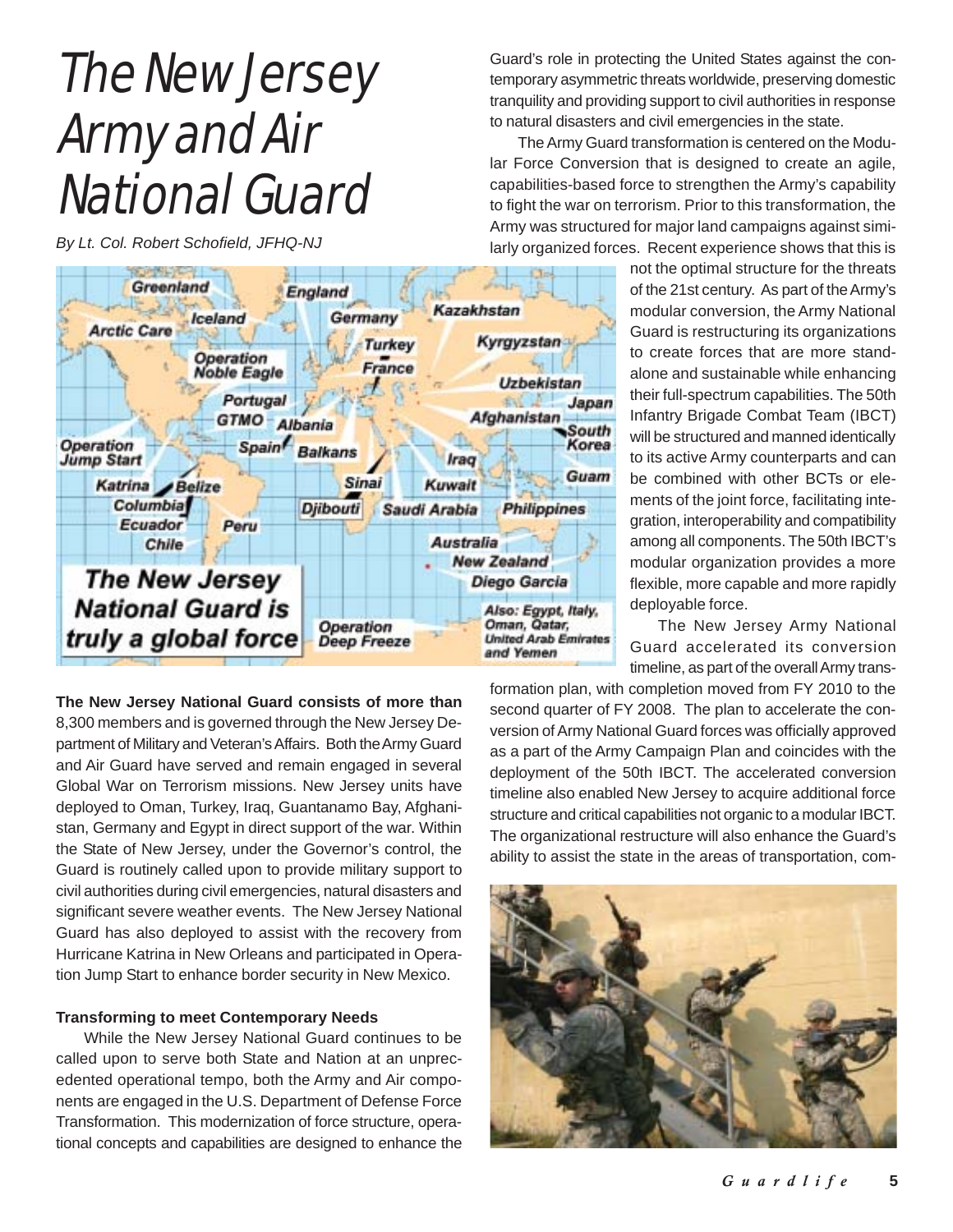munication and security. The transformed New Jersey Army National Guard force structure is listed below.

#### *New Jersey Army National Guard Major Commands*

**42nd Regional Support Group (RSG)** 119th Support Battalion 253rd Transportation Company 150th Chemical Company 154th Water Purification Company

#### **50th Infantry Brigade Combat Team (IBCT)**

1st Battalion 114th Infantry Regiment 2nd Battalion 113th Infantry Regiment 3rd Battalion 112th Field Artillery Regiment 50th Brigade Special Troops Battalion 102nd Battalion (Reconnaissance, Surveillance, Target Acquisition) 250th Brigade Support Battalion

#### **57th Troop Command (TC)**

218th Military Police Detachment Law & Order 328th Military Police Guard Company Company C(-) 1st Battalion, 224th Support and Service Battalion 110th Engineer Utility Detachment

#### **254th Regiment (Combat Arms)**

1st Battalion (Infantry) 2nd Battalion (Modular Training Battalion) Regional Training Site - Maintenance (RTS-M) **Joint Training, Training Development Center (JT2DC)**



#### *New Jersey Air National Guard Major Commands*

The 108th Air Refueling Wing provides aerial refueling support worldwide. They fly the KC-135 R-model Stratotanker and are based at McGuire Air Force Base. The 108th's major subordinate elements include the 141st Air Refueling Squadron, the 227th Special Operations Flight, the 108th Contingency Response Group and 204th Mobility

Air Force Intelligence Squadron.

The 177th Fighter Wing or the "Jersey Devils" is stationed at the Atlantic City International Airport. The 177th provides combat ready Airmen, aircraft and equipment for worldwide deployment in support of U.S. Air Force objectives. The Fighter Wing is made up of primarily F-16 Block-30 C/D aircraft which they fly to support the Air Sovereignty Alert (ASA) mission. The 177th's major subordinate units include the 119th Fighter Squadron and Warren Grove Range.

During statewide missions the 108th and 177th are tasked to protect life and property, provide disaster relief, and ensure public safety by deploying their unique capabilities including hazardous materials response, fire fighting, explosive ordnance disposal, civil engineering and security forces.

#### **New Generation Warrior: from Strategic Reserve to a Fully Operational Force**

In the initial seven years since the terrorist attacks on the American homeland, more than 6,000 New Jersey National Guard Soldiers and Airmen have been deployed in support of Operations', Noble Eagle, Enduring Freedom and Iraqi Freedom. Virtually all other Soldiers and Airmen have taken part in domestic operations ranging from infrastructure security, response to severe weather events in New Jersey as well as the hurricane ravished Gulf Coast region and border security in the Southwest. Between Sept. 11, 2001 and June 30, 2007, nearly 100 percent of the New Jersey National Guard have served on federal and/or state active duty in service to community, state and nation.

The New Jersey National Guard is made up of Citizen-Soldiers and Airmen who train regularly but maintain fulltime professions and occupations in their own communities. While they may be called up for domestic or international duties, the commitments they make are fundamentally different from those of their counterparts in the active-duty military forces, who for a stated period are full-time military career professionals.

While this is not the first time that New Jersey National Guard personnel have been deployed abroad, the missions undertaken by the New Jersey Citizen-Soldiers and Airmen are truly unique in the history of the Jersey Guard. This Guardlife Special Issue presents a picture of those who have fought in the Global War on Terrorism. It is also an account of the dedication and commitment of the men and women of the New Jersey National Guard in their service to community, state and nation beginning at the moment American Airlines Flight 11 flew into the North Tower of the World Trade Center.

Finally, this issue is dedicated to the Soldiers and Airmen of the New Jersey National Guard and their families.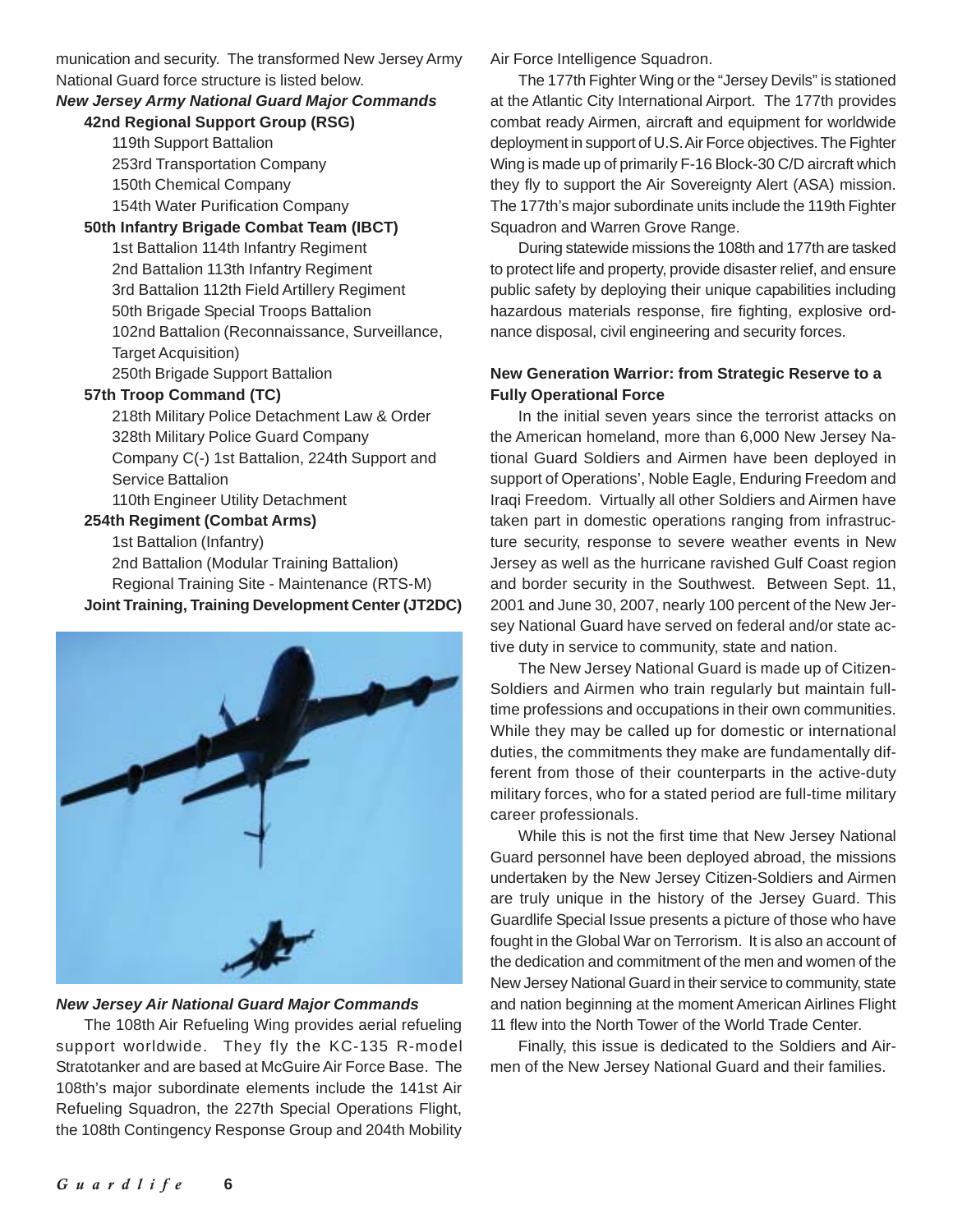

*A 1st Battalion, 150th Aviation UH-60 Blackhawk, from Army Aviation Support Facility #1, based in West Trenton, surveys the destruction of*

SEPTEMB

*the World Trade Center on the afternoon of Sept. 11, 2001. Photo by Tech. Sgt. Mark Olsen, NJDMAVA/PA.*

Caven Point. The Headquarters and subordinate operations centers maintained 24 hour command and control throughout the initial response period and were stood down as the situation and mission requirements allowed.

Nearly every Army and Air unit, was involved in security, recovery, and logistical support missions or military operations connected with the September 11 Attack on America. Additionally, New Jersey Naval Militia personnel were called to duty to augment the Emergency Operations Center and

#### *The initial response: The New Jersey National Guard answers the call*

11, 2001

The New Jersey National Guard instantaneously opened its Emergency Operations Center at Fort Dix 24/7 once the emergency began. As the situation developed and New Jersey's emergency response community began to react, the National Guard Emergency Operations Center directed all of the Major Commands to prepare to provide military support. Communication was quickly established with the New Jersey Office of Emergency Management (OEM) and the National Guard liaison cell was established at the State Emergency Operations Center (EOC). Additionally a liaison cell was dispatched to support the New Jersey OEM Forward and Unified Command Posts at Liberty State Park and

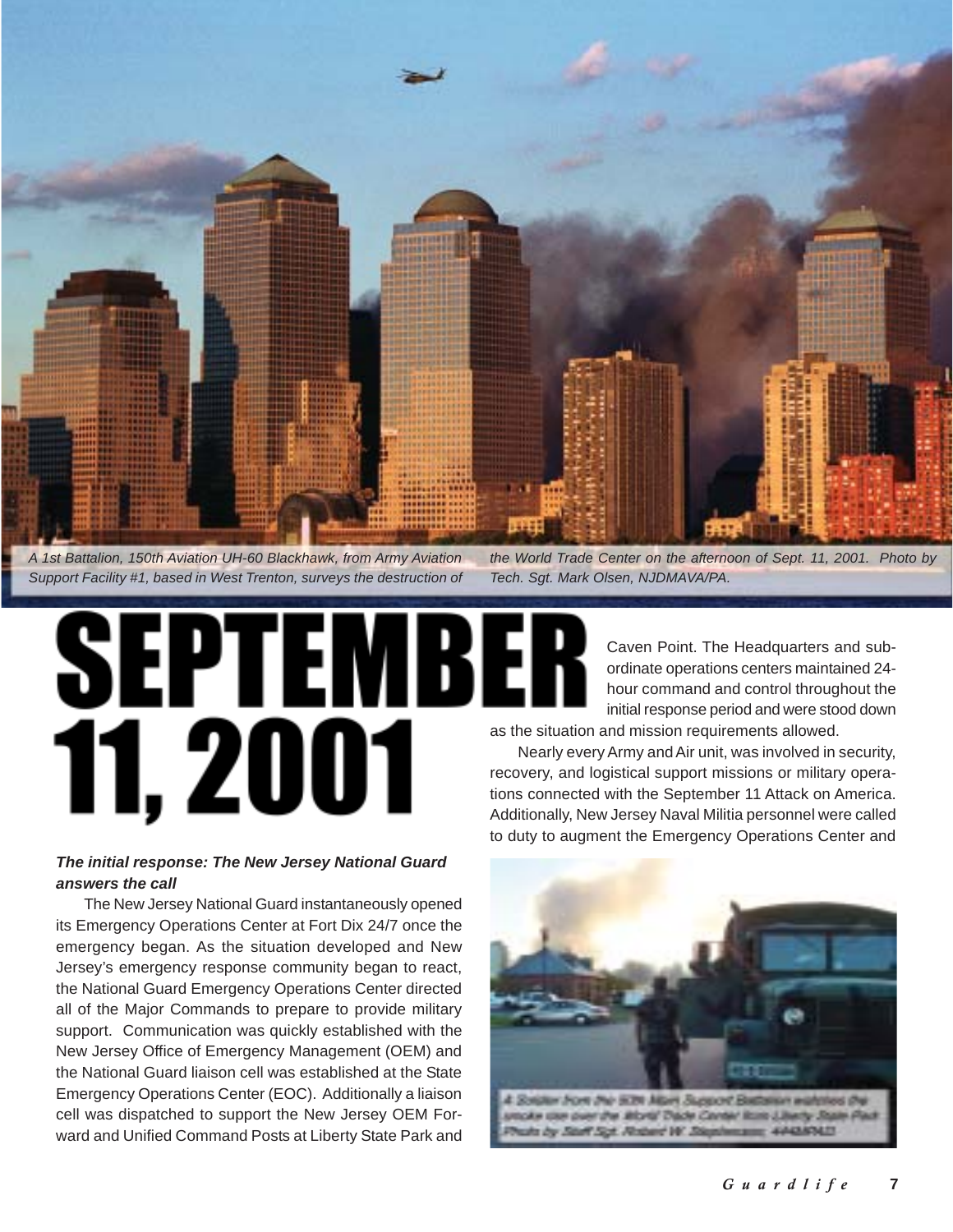

assist the State Police with port and maritime security tasks.

 The following covers the major missions and operations conducted by the New Jersey National Guard in response to the Sept. 11, 2001 terrorist attacks.

#### **177th Fighter Wing conducts air sovereignty operations**

 The 177th Fighter Wing of the New Jersey Air National Guard stationed at the Atlantic City began conducting Combat Air Patrol (CAP) operations immediately following the World Trade Center attacks on the morning of Sept. 11, 2001.

In a matter of minutes more than 180 Airmen were mobilized to support North American Aerospace Defense Command (NORAD) air sovereignty missions in the eastern U.S. Among the nation's initial response forces, the



Weapons load team (I-r) Senior Airman James Keefer, Master Sgt. Frank Buzby and Tech. Sgt. Wendell Hunte load an AIM-9 on a 177th Fighter Wing F-16C. Photo by Master Sgt. Don Taggart, 177FW/SVSC.

177th's past experience in maintaining air defense alert and flying air sovereignty missions enabled the Fighter Wing to quickly reconfigure its aircraft and begin flying CAP missions shortly after the attacks. In the ensuing weeks nearly all of the Airmen of the 177th provided direct support to the response and recovery effort. More than two hundred Airmen

were called to active federal service by the Presidential Call-up. NORAD discontinued routine CAP missions over the homeland on April 16, 2002, but the ASA mission continues.

#### **108th Air Refueling Wing provides critical support**

Although a significant portion of the organization was deployed to Incirlik Air Base in Turkey, the 108th Air Refueling Wing (108th ARW) immediately began preparing its people and aircraft to support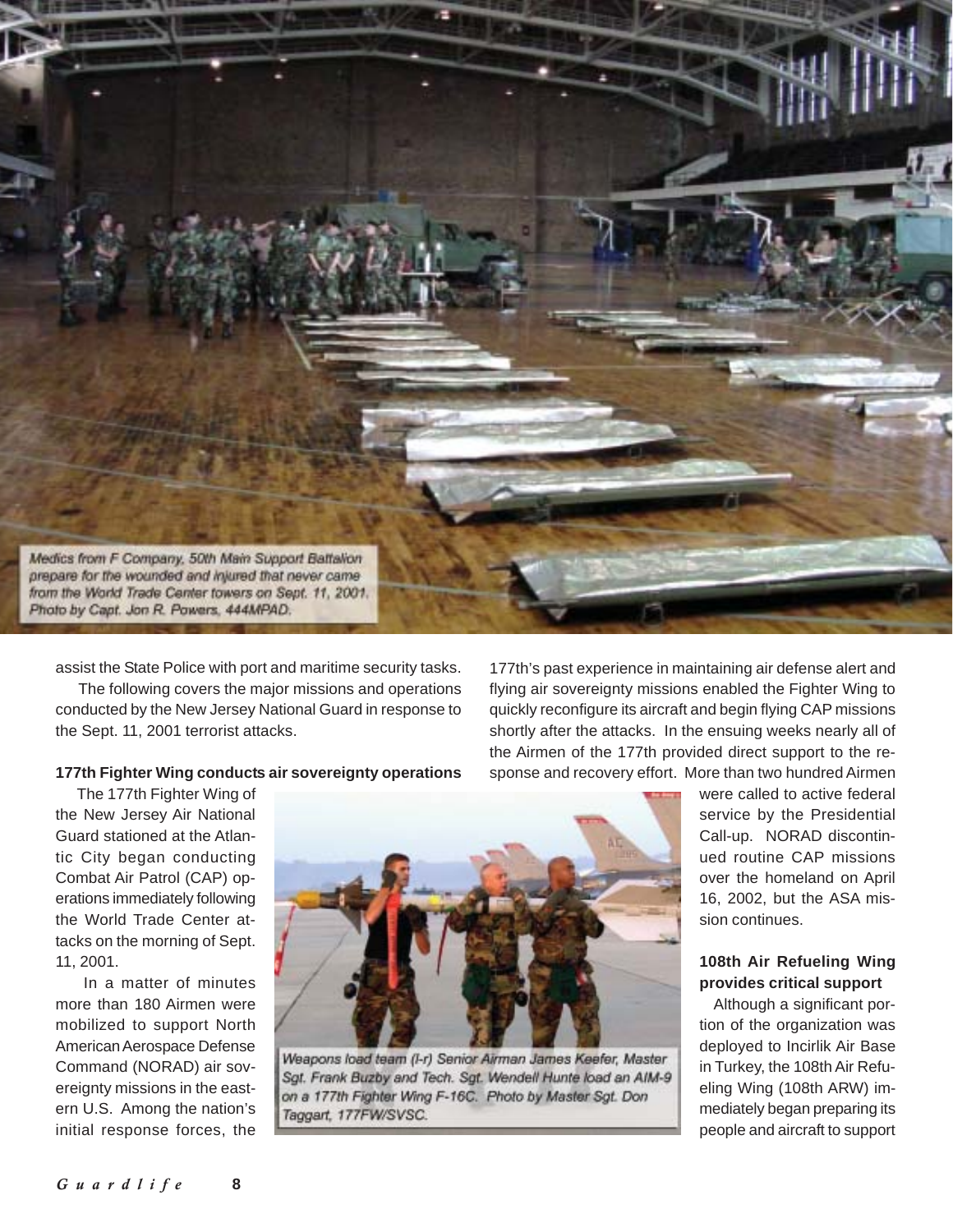

homeland defense by providing air refueling for the Combat Air Patrol (CAP) missions operating in the Northeast Corridor. Full-time and part-time Air Guard volunteers were supporting these missions.

In the days following the attacks, more than two dozen Airmen volunteered for duty under Noble Eagle and reported to "Ground Zero" in New York City. Their mission was to provide, operate and maintain mobile lighting equipment, "light-alls," at the disaster site. After the light-alls were installed, the 108th Airmen joined the search for survivors.

Additionally, the 108th deployed approximately 50 Security Forces Squadron Airmen to Washington, D.C., to assist in providing security for key facilities and government buildings as part of the Presidential Call-up.

By early October, more than 100 108th Security Forces Squadron Airmen were mobilized in support of Operation's Noble Eagle and Enduring Freedom to provide security for government installations throughout the Washington, D.C. area, as well as performing other security-related missions.

In additional, 177th Security Forces Squadron Airmen were federally activated and deployed to Air Force bases



108th Aerospace Ground Equipment Airmen prepare to deploy Light-Alls at Ground Zero. Photo courtesy 108ARW/AGE

nationwide to assist with security. Many of these Airmen were deployed for up to a year. During this period the 108th continued its traditional strategic role to fly routine refueling missions in support of daily Air Force missions.



#### **Task Force Respect provides life support**

The 57th Troop Command, headquartered in Atlantic City, established "Task Force Respect" at the Fresh Kills Landfill, Staten Island, N.Y. The Task Force provided base camp and life support for the FBI and other law enforcement personnel working at the site.

The Guardsmen supported the site with mobile kitchen trailers, cooks, water and medical teams, mechanics, refrigerated trailers, tents, generators, lights and other equipment as needed.

Task Force Respect Soldiers also provided a 24-hour guard force at the Homeport housing area on Staten Island where law enforcement and recovery workers were billeted during the emergency. Additionally, National Guard and N.J. Naval Militia chaplains at the camp provided 24-hour religious/spiritual support and pastoral counseling.

National Guard chaplains statewide selflessly provided around-the-clock counseling to families, deployed personnel and rescue workers in all locations from Ground Zero to Atlantic City since the start of the emergency. Task Force Respect concluded its mission and closed the Fresh Kills base camp operation on Oct. 25, 2001.

#### **NJARNG MP's secure Fort Dix**

The 42nd Military Police (MP) Company supplemented the Department of Defense Police and active duty MPs to enhance 24-hour security at Fort Dix.

The Soldiers conducted patrols and operated checkpoints at every gate to the post in addition to their main responsibility to provide 24-hour security for the National Guard Emergency Operations Center. The Company performed its Fort Dix security augmentation role through Oct. 21, 2001.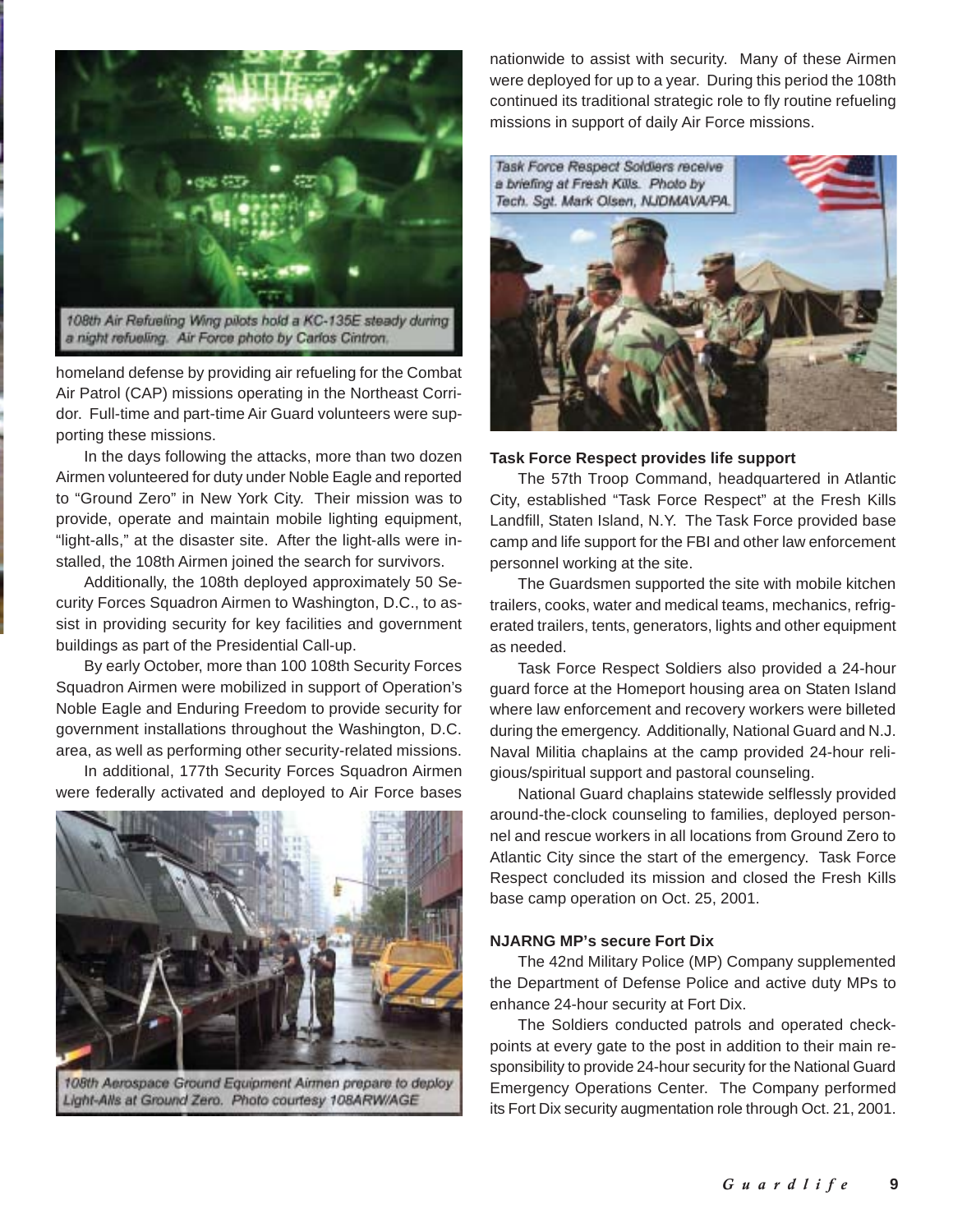

#### **Army National Guard Aviation**

Army Guard helicopters based at Trenton-Mercer Airport provided daily support, beginning the morning of Sept. 11, to the FBI and other federal agencies conducting postattack operations.

Missions included support to both crisis management and consequence management activities and included transportation of essential personnel and materials as well as site survey and surveillance over flights.

More than 110 missions were flown by 1st Battalion, 150th Aviation Blackhawk and Kiowa helicopters in direct support to the Sept. 11 attacks.



#### **DISCOM manages donated materials**

The 42nd Division Support Command (DISCOM), headquartered at Somerset organized, established and operated the donation warehouse at the Military Ocean Terminal, Bayonne. Soldiers provided daily warehouse support to the Salvation Army, the principal agency responsible for managing donations during major emergencies.

In excess of 4,000 tons of donated material were received, sorted, and warehoused in connection with the World Trade Center response and recovery operations. DISCOM assisted with the distribution of materials and the consolidation of remaining items into a central facility when the Bayonne Warehouse closed in mid November 2001.



International Airport. Photo by Capt. Jon Powers, 444MPAD.

#### **New Jersey Soldiers secure airports**

On Oct. 2, 2001, at the request of the President of the United States, Acting Governor Donald DiFrancesco ordered more than 150 N.J. Army National Guard Soldiers to provide additional security at three of New Jersey's airports.

After strict screening and specialized training by the FAA, these soldiers deployed to Newark, Mercer County, and Atlantic City airports where they provided a "highly visible, armed force to enhance existing security and reassure the American people's faith in flying."

Armed NJARNG Soldiers were stationed at every security checkpoint at each airport. Public reaction to the presence of National Guard Soldiers was very positive and helped to instill confidence back in the American people. This mission was completed once the Transportation Security Agency and new federal security measures were in place in the nation's airports.

In response to the President's call for increased National Guard presence at airports through the Holiday Season, Governor DiFrancesco authorized the mobilization of a surge



A 177th Fighter Wing F-16C on a Combat Air Patrol (CAP) on Oct. 7, 2001. Photo by Master Sgt. Don Taggart, 177FW/SVSC.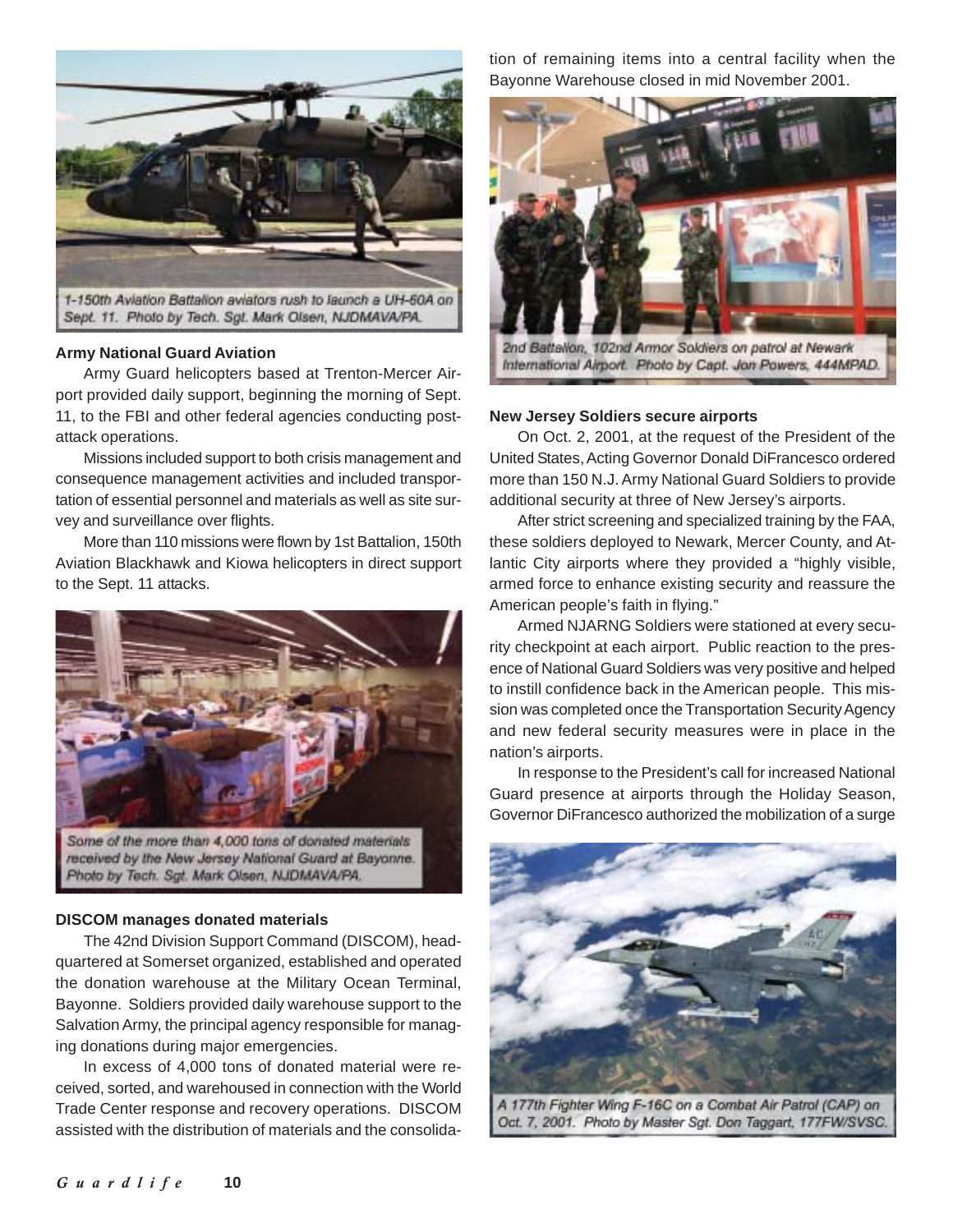force of an additional 40 Soldiers for deployment to the three airports. The additional Guardsmen served from Nov.15, 2001, through Jan. 7, 2002, and augmented security during the holiday travel period. Soldiers, drawn from the battalions of the 50th Brigade, assisted in conducting luggage checks, perimeter patrols, access control and provided general terminal security.



#### **NJNG augments security at bridges and tunnels**

On Oct. 27, 2001, the Governor ordered the Army National Guard to deploy troops in support of the New Jersey State Police and the Port Authority of New York and New Jersey to enhance security at key bridges and tunnels in the New York metropolitan area.

This security force was placed as part of a bi-state effort (New York and New Jersey) to enhance existing security at critical "high value" infrastructure and was not based on specific threats to these facilities. This unprecedented use of armed Soldiers in a "State Active Duty" role became a model for other states in the deployment of Guard Soldiers in support of civil authorities.

At it's peak, more than 200 Soldiers augmented police security at key Port Authority facilities in New Jersey including the George Washington Bridge, Lincoln Tunnel, Holland Tunnel, and PATH facilities.

Initially Soldiers came from combat units of the 50th Brigade. The first unit called to this duty was the 2nd Battalion, 102nd Armor, headquartered in Port Murray. Units deployed for bridge and tunnel security operations on approximately three week rotations. While deployed, the Soldiers were housed at armories in Teaneck, Jersey City and Woodbridge. Thier duties included security of key buildings and transportation hubs, cargo inspections at river crossings, and traffic control at security checkpoints. Once each of the Battalions of the 50th Brigade completed a three week rotation, the operational responsibility rotated among the DISCOM battalions until the mission was completed by the 250th Signal Battalion late in March 2002.



#### **Nuclear power plant security**

Governor DiFrancisco ordered more than 75 Soldiers from the 50th Brigade to State Active Duty on Nov. 8, 2001, to augment existing security at New Jersey's two nuclear power stations.

Although no specific threats were identified against the Salem and Oyster Creek facilities, it was considered a prudent precaution to bolster security at these key facilities following the commencement of U.S. military action in Afghanistan. This mission and manning levels were reevaluated and tailored to meet the fluid situation on a regular basis and remains active today with a minimal force.

#### **From Strategic Reserve to a full spectrum Operational Force**

Virtually all New Jersey Air National Guard personnel, in one status or another, answered the call to support Operation Noble Eagle (ONE) and Operation Enduring Freedom (OEF).

Almost 95 percent of the more than 2,400 New Jersey Citizen-Airmen were directly involved with providing either OEF or ONE Combat Air Patrol mission support. NJANG Airman deployed within the United States and overseas including Southwest Asia and Afghanistan. Additionally, the NJANG continues to participate in Operation Deny Flight in the Iraqi No Fly Zone.

Not surprisingly, the existing Command and Control in-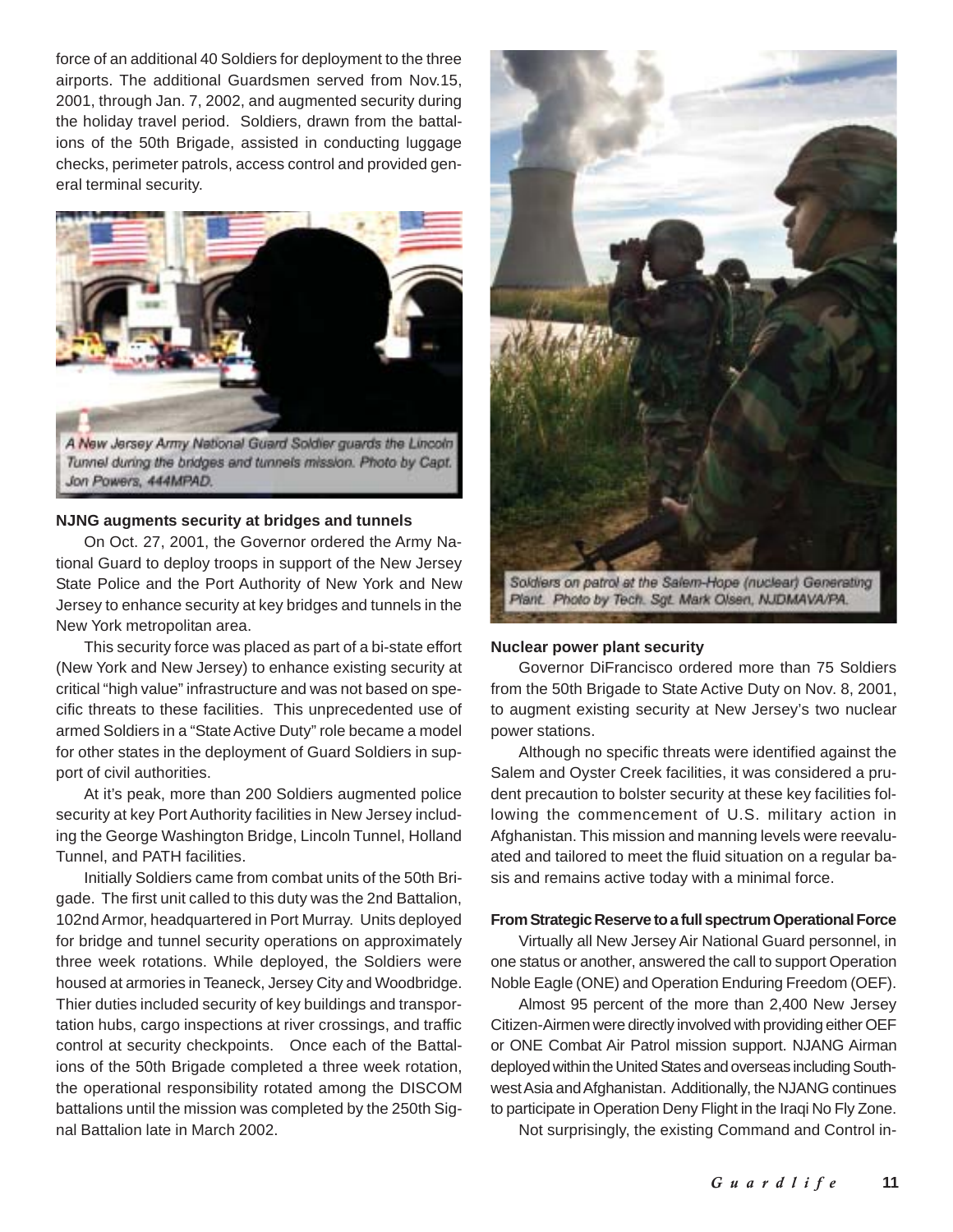Chief Master Sgt. William J. Loder (center), 177th Fighter Wing Civil Engineering Squadron, was the first New Jersey Guardsman to deploy to Afghanistan. Photo courtesy Chief Master Sgt. (retired) William J. Loder.



frastructure quickly became overburdened exposing systemic difficulties with the management and support of several widely diverse civil support and security enhancement operations. It became ever clearer that the New Jersey National Guard had to make significant improvements to existing processes and procedures to remain a relevant partner within the state's response community.

Additionally, the new homeland security environment presented increasingly complex challenges that required new operational capabilities and skill sets. Strategic analysis and decision making were focused on building a state of the art Joint Operations Center equipped to handle a newly emerging role in homeland defense and security, revamping the



Military Support to Civil Authorities Operations Plan and acquiring the correct array of force structure to address the challenges of contemporary operational environments both at home and abroad.

Governor James McGreevey dedicated NJDMVA's Homeland Security Center of Excellence in January 2003. The facility, to be used by the Department as a command and control center for emergency operations, was funded entirely from existing appropriations and constructed through a team effort of in-house maintenance force, 108th Air Refueling Wing and 177th Fighter Wing Civil Engineering Squadrons and civilian contractors.

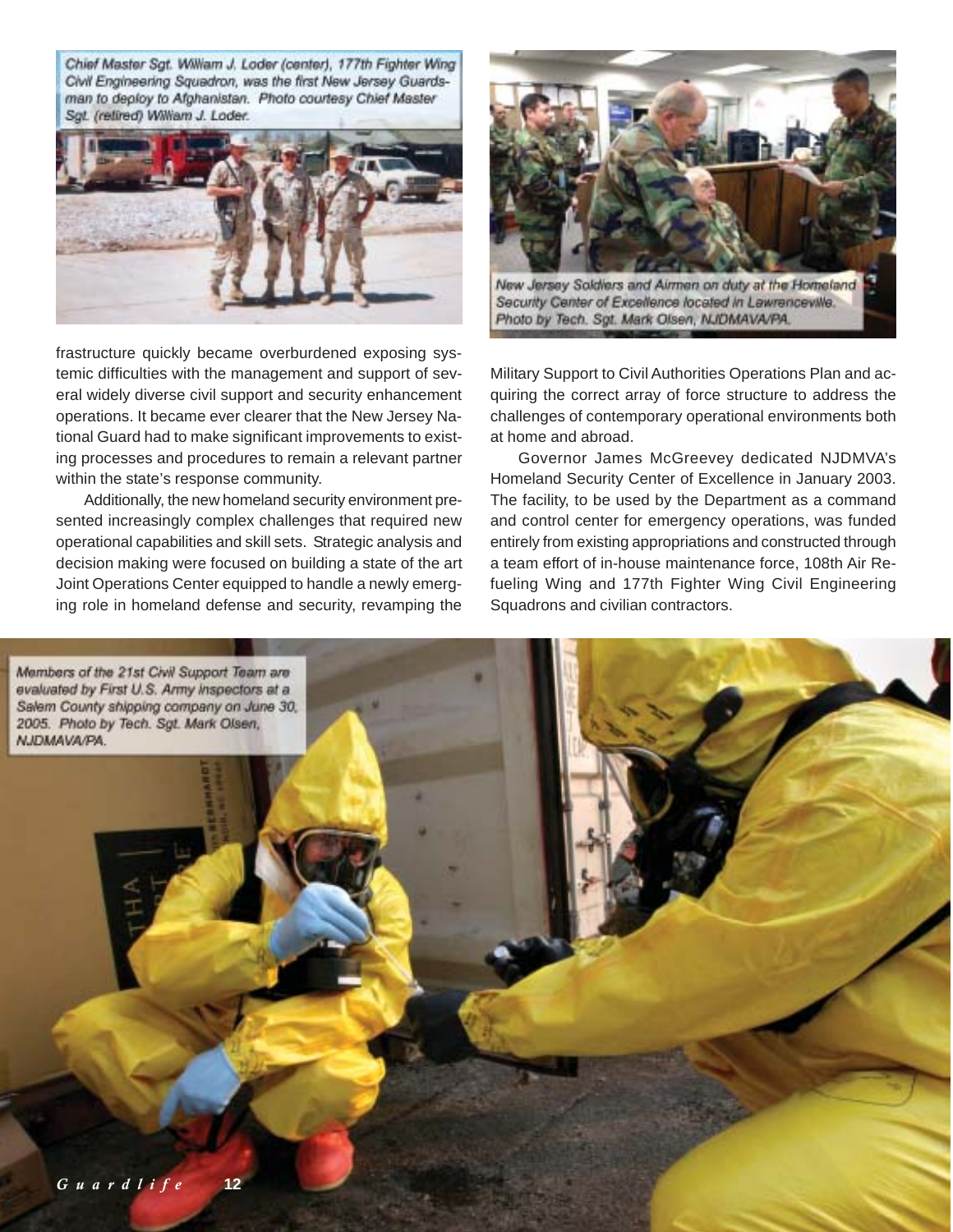

The HSCOE provides NJDMAVA with a state-of-the-art command center that will enhance its operational and communications capability to insure the protection of New Jersey's citizens against terrorism and natural disasters.

By October, the New Jersey National Guard published a comprehensive Military Support to Civil Authorities (MSCA) Operation Plan (OPLAN) incorporating Army and Air capabilities as well as applicable departmental services and support including State Active Duty pay, medical care and logistical support. The MSCA OPLAN introduced the concept of geographic task organization supplemented as required with special capabilities. This structure established the 'Guard Force' concept and has enhanced the improved habitual relationships between National Guard commanders and the supported civil authorities.

In November 2003, the New Jersey Weapons of Mass Destruction (WMD) Advisory Committee, facilitated and led by the NJNG, published the first WMD Appendix to the Terrorism Annex of the state's Emergency Operations Plan. The committee was comprised of members of all major departments of New Jersey state government and representatives from various law enforcement, response and support sectors involved in emergence preparedness and response.

 WMD Civil Support Teams deploy rapidly to assist the local incident commander in determining the nature and extent of an attack or incident; provide expert technical and medical advice on WMD response operations; and help identify and support the arrival of follow-on state and federal military response assets. Each team consists of 22 full-time Army and Air National Guard members who are federally resourced, trained and exercised.

Early in March 2004, as a result of an aggressive campaign led by the Department of Military and Veterans Affairs with strong support from the Governor and the state's legislative delegation, Congress authorized and funded the stationing of the 21st Weapons of Mass Destruction Civil Support Team (21st CST) in New Jersey significantly enhancing the states's domestic emergency preparedness and response capabilities.

Following 15 months of intense individual and collective training, the 21st CST passed its final evaluation by the First United States Army inspectors and was certified mission capable on June 30, 2005. 5



*Below: on July 12, 2002, Maj. Yarko Sos, 177th Fighter Wing, flew the 1,000 Combat Air Patrol in the United States. Photo by Senior Airman Andrew Merlock Jr., 177FW/SVSC.*

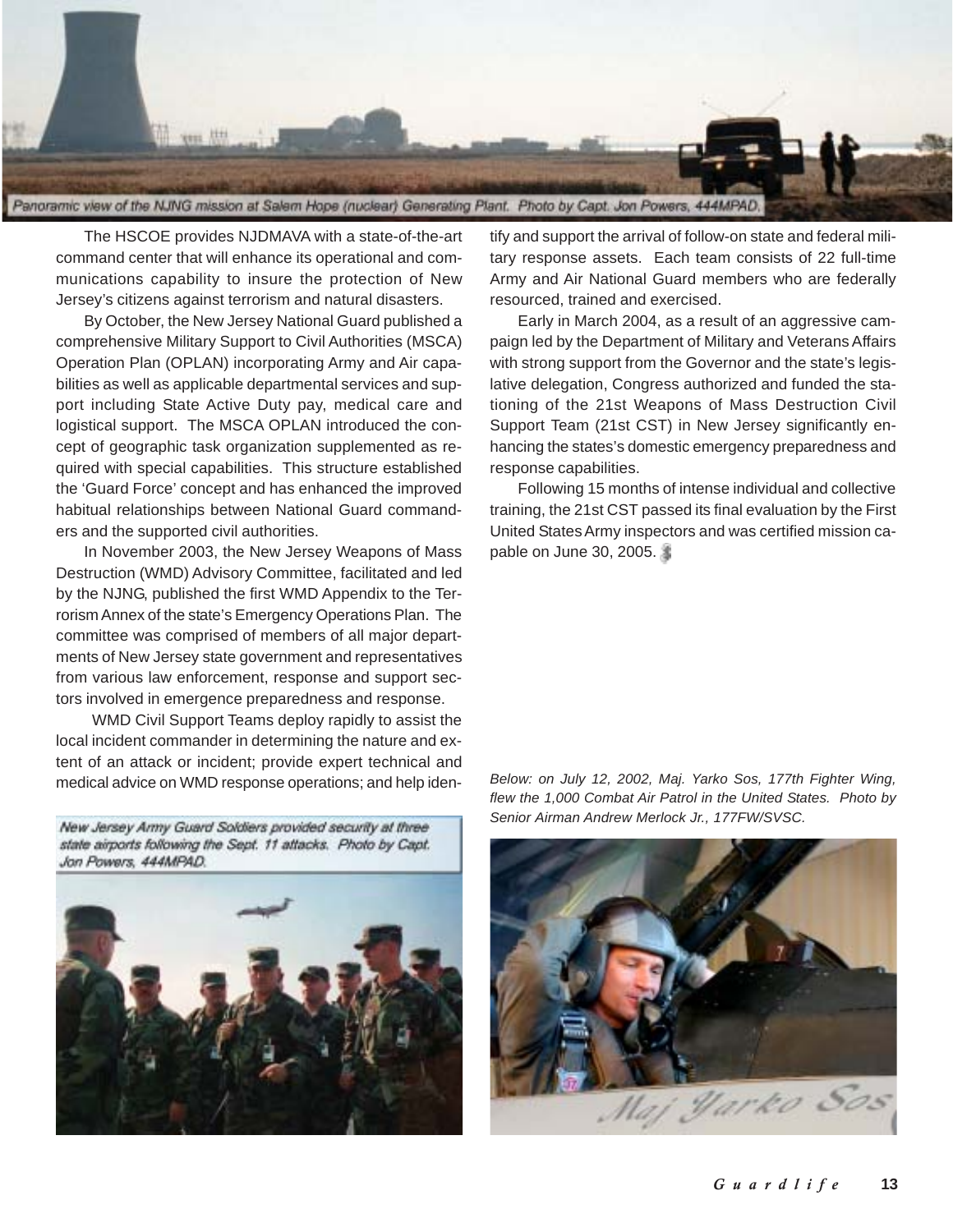

other operational locations included Germany, Spain, Italy, France, Kuwait, Japan, Korea, Panama, and to Turkey and Saudi Arabia to help enforce the no-fly zones over Iraq.

#### **Guard Placed on alert for September 11 anniversary**

Following the announcement on Sept. 10, 2002, by U.S. Attorney General John Ashcroft and Homeland Security Director Tom Ridge that there was a credible basis for increasing the threat level, Governor McGreevey directed the mobilization of more than 400 Soldiers to be prepared and available for rapid response to any incidents on the first anniversary of the Sept. 11 attacks.

Contingency force personnel were positioned at various



108th Air Refueling Wing Airmen pose for a group photo in Oman in support of Operation Enduring Freedom. Photo courtesy 108ARWPA

#### **Airmen sent to Southwest Asia**

Two hundred 108th Air Refueling Wing Airmen were mobilized and deployed to Oman as part of Operation Enduring Freedom. Under this mobilization, Air Guard aircrew members, aircraft mechanics and support personnel were assigned as part of the Air Force's Air Mobility Command.

Their mission was to support combat missions with aerial refueling. These men and women are among the 108th ARW's several hundred Citizen-Airmen who mobilized in support of Operation Enduring Freedom, which generally refers to military operations in Afghanistan.

In April 2002, approximately 30 additional New Jersey Air National Guard Airmen deployed to Oman to relieve their fellow Citizen-Airmen who initially mobilized when the 108th was tasked to provide aerial refueling.

The 108th provided air refueling support and strategic airlift with 20 KC-135E Stratotankers, making it one of only three "Super (tanker) Wings" in the entire Air National Guard. The Super Wing status enabled the 108th to continue normal operations in support of routine worldwide military missions during its Southwest Asia deployment. The Wing's

locations to prepare equipment and establish communication networks to facilitate a quick reaction if needed.

Concurrently, 177th Airmen and F-16 Fighting Falcon aircraft were placed on federal active duty to fly CAP missions over the northeast including New York City and Washington, D.C.

#### **The Army Guard mobilizes in support of Fort Dix Power Projection Platform**

The 444th Mobile Public Affairs Detachment (MPAD) and the 150th Adjutant General Company were called to active duty to provide public affairs support and personnel services to the Soldier Readiness Processing and mobilization activities at Fort Dix. Fort Dix served as the northeast's principal Power Projection Platform responsible for mobilizing, training and certifying Guard and Reserve units for deployment to operational theaters.

The 444th MPAD covered the early stages of the most significant mobilization of the reserve component of the U.S. military since the Gulf War in 1991. 3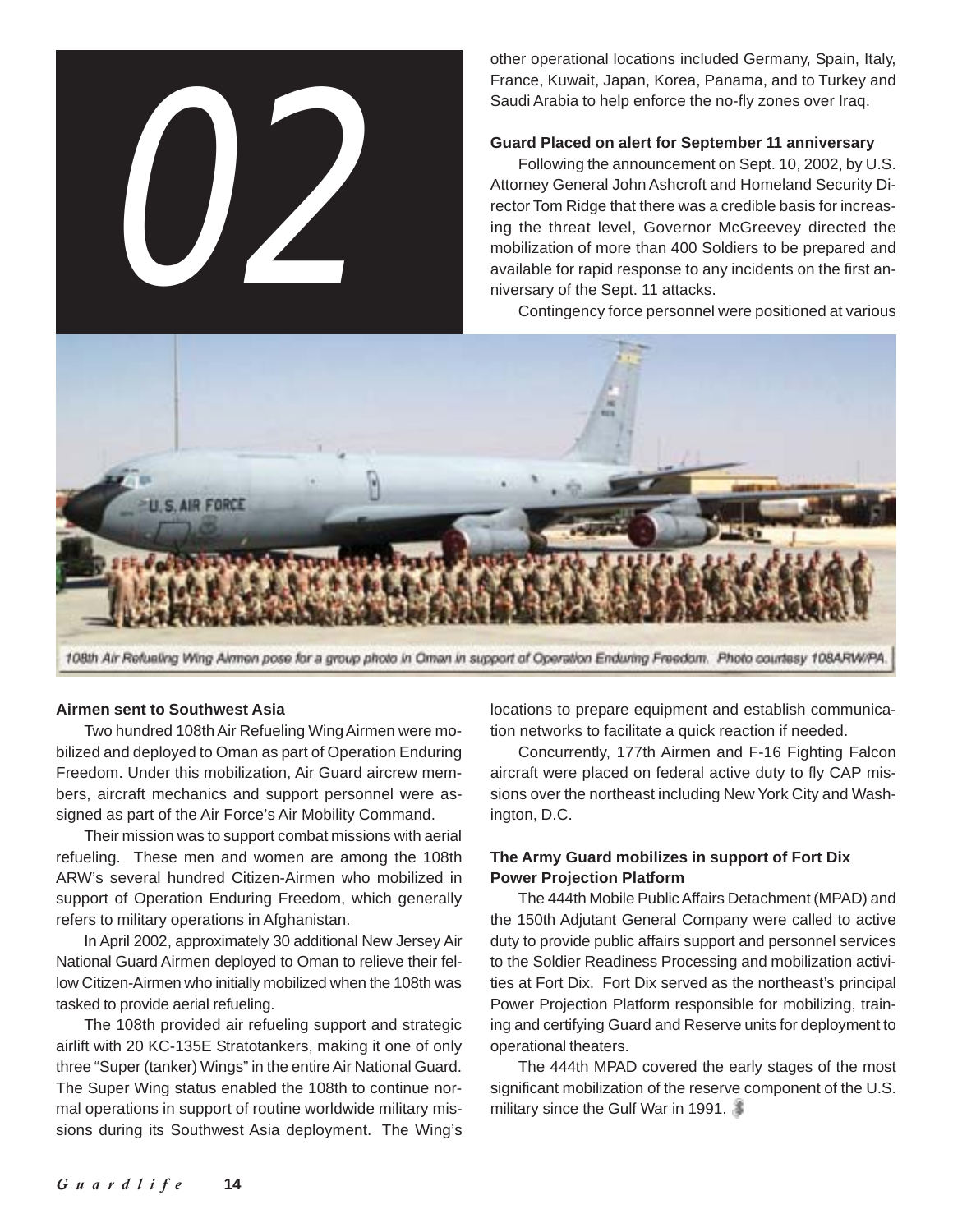Photos clockwise starting above: 1st Battalion, 150th Aviation Soldiers in Bosnia. Photo by Lt. Col. Mark Preston, 1-150AB. Airmen from the 108th Civil Engineering Squadron work on the Homeland Security Center. Photo courtesy 108ARW/PA. Spc. Quron B. Wynn, 2-113th Infantry Division at Salem-Hope (nuclear) Generating Plant. Photo by Tech. Sgt. Mark Olsen, NJDMAVA/PA. Maj. Angelo Capolupo, 50th Finance Battalion poses with a group of admirers. Photo by Lt. Col. James Pippitt, 50FB.

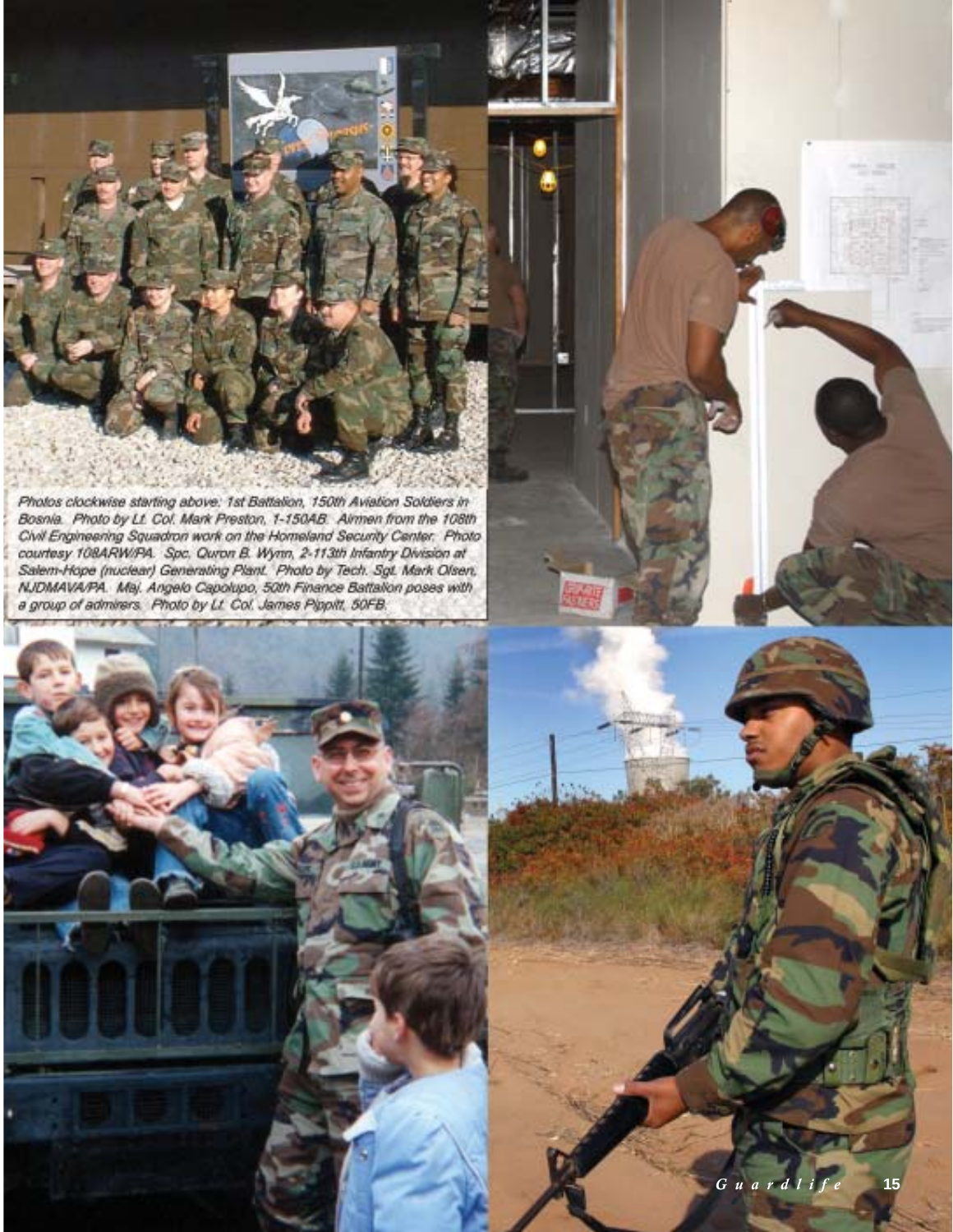#### **253rd Transportation Company mobilized**

On Feb. 7, 2003, Soldiers of the 253rd Transportation Company, Cape May Courthouse, began mobilization training in preparation for active duty service. Less than a month later, the 253rd became the first New Jersey unit to deploy to Iraq in support of Operation Iraqi Freedom.

The 253rd returned home in mid-April 2004 after transporting combat troops and mission critical material nearly one million miles throughout Iraq. This action followed the mobilization of the 150th Adjutant General Detachment and the 444th Mobile Public Affairs Detachment. The 253rd was one of three New Jersey Army National Guard units activated during Operation Desert Storm/Desert Shield.

Sgt. Michael J. Spallina (foreground) and Staff Sgt. David A. Dickinson (rear), both with the 253rd Transportation Company, man .50 caliber machine guns while on convoy duty. Photo by 1st Sgt. Michael Vey, 253TC.

# **NJNG Snapshot**

03



*Spc. Nicola Harvey, 253rd Transportation Company was the first New Jersey National Guard Soldier to receive the Purple Heart for Operation Iraqi Freedom. Photo by Sgt. 1st Class Kevin E. Lewis, 253TC.*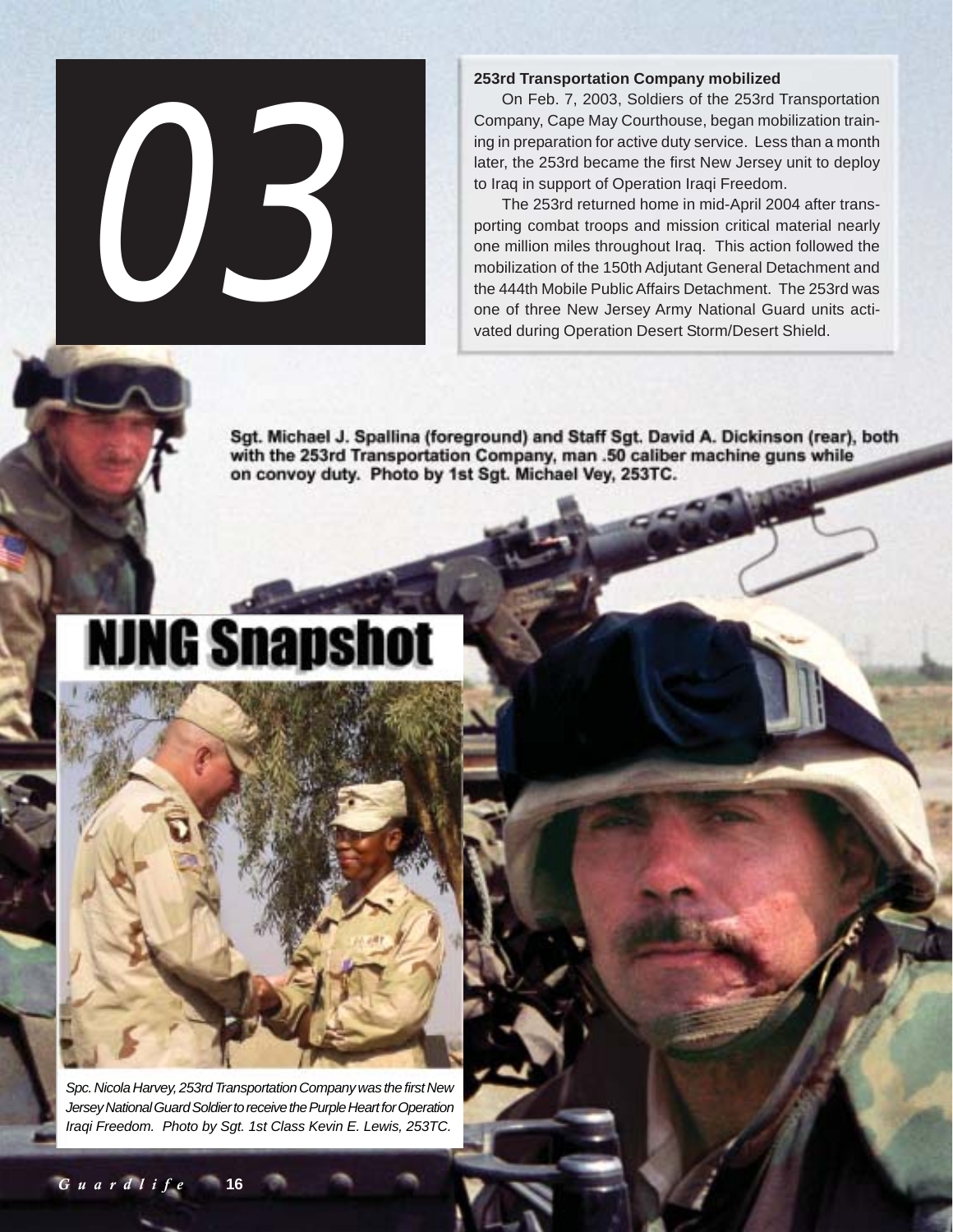#### **"Guardians of Freedom" depart for Europe**

On March 8, 2003, 70 108th Airmen departed from New Jersey to support operations in Southwest Asia.

The Airmen were mobilized under the Air Force's Air Mobility Command to support Operation Enduring Freedom and were assigned to an undisclosed location in Europe where they provided air refueling and airlift support.

This mobilization came on the heels of the Wing's mobilization and deployment of approximately 200 "Guardians of Freedom" to Oman from Dec. 2001 to July 2002, in support of the same operation.

#### **Army Guard Soldiers mobilized**

Several Army Guard battalions began home station premobilization training and soldier readiness processing in early 2003 in preparation for a yearlong active duty mobilization supporting Operation Noble Eagle.

Beginning May 2003 and continuing through the end of the month, approximately 300 Soldiers mobilized for extended active duty service at Fort Dix, Fort Monmouth and Picatinny Arsenal to provide security for these highly critical military facilities in New Jersey.

The Citizen-Soldiers came from the 50th Main Support Battalion headquartered in Teaneck; the 5th Squadron, 117th Cavalry Regiment headquartered in Vineland and D Battery, 3rd Battalion, 112th Field Artillery Regiment headquartered at the National Guard Armory in Cherry Hill.



#### **Company B sent to Iraq**

In November 2003, 50 Soldiers of Company B, Truck Motor Transport, 50th Main Support Battalion headquartered in Dover were mobilized to augment their 16 fellow unit members already serving with the Guard's 253rd Transportation Company in support of the 101st Airborne Division in Iraq.

The unit consisted of Heavy Equipment Transport tractor-trailer vehicles capable of transporting payloads up to 70 tons, which includes tracked vehicles such as tanks and armored personnel carriers to various locations to and from the battlefield. Following pre-mobilization at their home sta-



Soldiers from the 253rd Transportation Company prepare for a morning mission. Photo by Sgt. 1st Class Edward Camp, 253TC.

tion, the unit moved to Fort Eustis, Va., for mobilization, processing, and deployment to Southwest Asia where they conducted convoy operations throughout the Iraqi theater.

All 50 Soldiers returned to Dover on March 13, 2005, after successfully completing the yearlong deployment to Iraq.



Staff Sgt. LeRoy Metz Jr. and friends during the 1-150th General Support Aviation Battalion's deployment for Operation New Horizons 03. Photo by Sgt. 1st Class Doug McNell, 1-150GSAB.

#### **Aviation deploys to Panama**

The first contingent of the 1-150th General Support Aviation Battalion (GSAB) arrived in Panama on Jan. 13, 2003 to begin a five-month mission providing aviation support to Task Force Chiriqui during Operation New Horizons '03 humanitarian mission.

Their equipment, including three shrink-wrapped UH-60 helicopters, arrived by sea from the Port of Philadelphia on Jan. 19. During a five month period, 59 GSAB Soldiers rotated through Panama to provide medical evacuation and air transport for the Task Force.